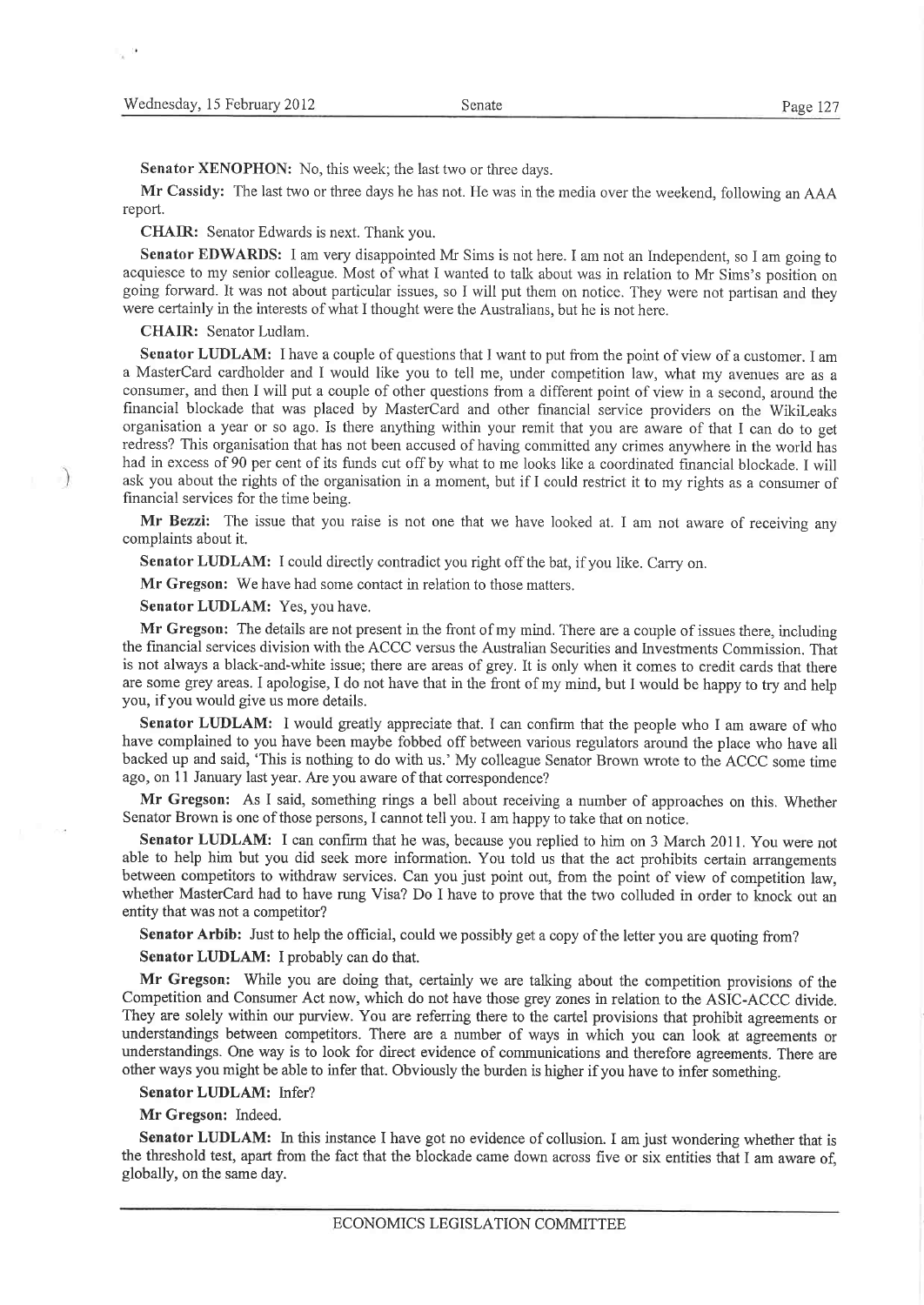ā.  $\sigma_{\rm H_2}$ 

Mr Gregson: Yes, collusion is indeed the genre you are looking at here.

Senator LUDLAM: That is the test?

Mr Gregson: So we would need to demonstrate that there has been collusion, either direct or, as I said, some sort of understanding generated by a wink and a nod, you might say.

Senator LUDLAM: Interesting. Do I have any recourse to these companies, or MasterCard in particular, to Iift that blockade? I would understand, for example, if this were a criminal entity. If they had been accused of organised crime offences or whatever. I would understand that. In this instance the organisation has not. It is a publishing organisation. It was given a Walkley Award last December. None of its staff have been accused or convicted of particular crimes. So what are my avenues as a consumer? What can I do to MastetCard or, better yet, what can you as the regulator do to them?

Mr Gregson: My response is not going to be very helpful for you. I probably do need to know a bit more detail. I am sorry, I have not come with those tonight but I would be happy to take any of that on notice, and try to assist you.

Senator LUDLAM: Are you aware that there is an antitrust complaint lodged at the European Commission, and a decision is reasonably imminent on that? Are you keeping a watching brief on those developments?

Mr Gregson: I am not familiar with that. There is a chance my staff would be.

Senator LUDLAM: If I am referring to this matter in future correspondence with the ACCC, it is you; it is your office?

Mr Gregson: Feel free to send it through to me. I will give you my card afterwards.

Senator LUDLAM: Okay, that is great. So it is the cartel-like behaviour provisions of the act that we are after?

Mr Gregson: From what you are referring to in the correspondence, it does sound like that is what they are referring to. There may also be some other provisions that would be worth looking at.

Senator LUDLAM: That is from the perspective of me and a large number of other Australians who object to having an inability to transact with partners of our choice. What about the organisation itself? Does WikiLeaks have any particular rights or standing under your act to put a complaint to you?

Mr Gregson: The competition provisions, as indeed the consumer protection provisions, apply not only to enforcement from the regulator, the ACCC, but also provide private rights of action. To the extent to which there is exposure under our legislation, that is available to private parties.

Senator LUDLAM: I hope I am not drifting into hypothetical terrain here. I am sure the chair is going to pull me up if I do. There is no evidence of collusion but, nonetheless, in an uncoordinated way, magically on the same day, 90 per cent of transaction flows to this organisation were cut. Will you tell me that there is nothing you can do?

Senator Arbib: It does sound pretty hypothetical.

Mr Gregson: Again my response has to be that we would need to look at those circumstances. There may be circumstances where a party is acting inconsistently with prior representations-that is, the furancial service provider might be acting inconsistent with prior representations. There might be some other issues in relation to contractual matters that may or may not touch on the consumer provisions.

## Senator LUDLAM: Okay.

Mr Gregson: I am not helping here because I really do not have in the front of my mind the circumstances-

Senator LUDLAM: No, you actually are, a bit. Do I have an implied right of being able to transact with whichever party I so choose, as long as they are not-

Mr Gregson: No. I guess the general proposition when we come to these issues is you do not start from <sup>a</sup> proposition that a hader has to facilitate your dealings with others. There is no implied right to be dealt with by a certain party, but there are a number of provisions that might start to kick in, depending on the circumstances. They are the types of things we look at. Was there collusion? Is there a prior inconsistent representation? Was there potentially unconscionable conduct? They are the types of things we can tease out.

Senator LUDLAM: I thank you for the answers. It is well over a year since the blockade came down. Is there any reason why I am needing to raise this in a budget estimates committee? Did the ACCC lift up the rock to see what was underneath it when these events first occurred?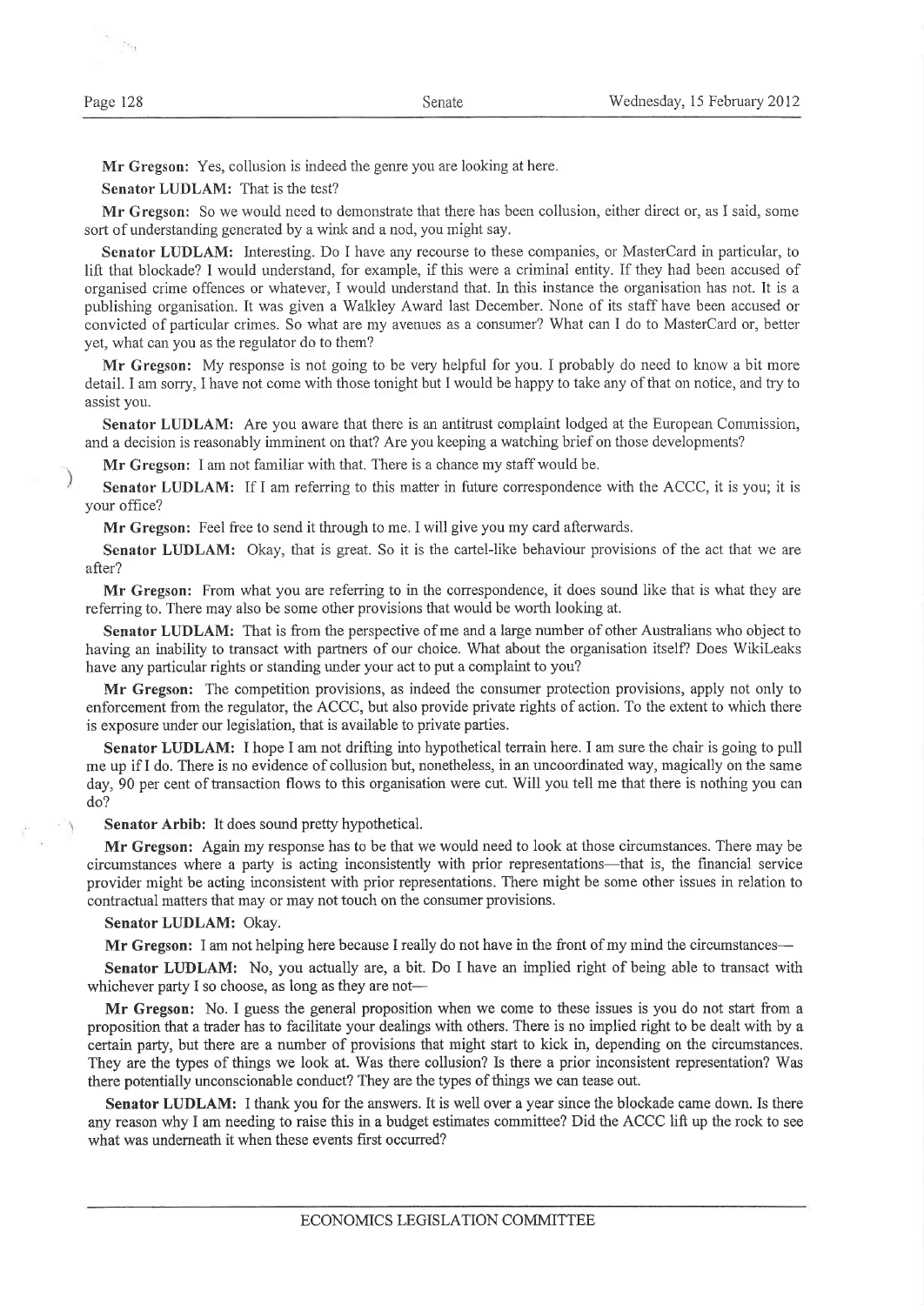Senator LUDLAM: I would appreciate that. On notice, could you provide us with a breakdown, consistent with your privacy obligations, of how many complaints you have received on this matter in its broadest extent.

Mr Gregson: We would be able to do that.

Senator LUDLAM: I am going to completely change the subject for a moment. The ACCC last night declared Telstra's wholesale ADSL. According to one report in the Fin, Telstra is proposing to contest the decision. Did the ACCC have an agreement from Telstra that declaration of their ADSL services was a necessary precondition to the acceptance of their structural separation undertaking?

Mr Cosgrave: The answer to that question is no.

Senator LUDLAM: There was no implication? There is no agreement?

Mr Cosgrave: There is no agreement.

1

Senator LUDLAM: It is coming as something of a surprise to Telstra that you have proposed to declare those services?

Mr Cosgrave: No. We have conducted a public inquiry into the declaration since December last year, which went through a process of public consultation. That decision, as you say, was announced yesterday.

Senator LUDLAM: Will the ACCC accept the undertaking without the declaration of ADSL if Telstra does indeed contest the decision?

Mr Cosgrave: At the time Telstra submitted a revised undertaking in December, we indicated that we thought the price equivalence arrangements in that undertaking, insofar as they related to wholesale ADSL, were weak. We had arrangements in place in relation to regulated services that we thought were acceptable. We had had a number of complaints over some time in relation to conduct relating to the provision of wholesale ADSL services. That is why we conducted the inquiry.

Senator LUDLAM: All this was about solving disputation in telecommunications and it looks like we have landed ourselves with another big ball of hair. Have you any idea how long this kind of process can take if Telstra decides to dig its heels in?

Mr Cosgrave: Are you talking about if Telstra exercises appeal rights?

## Senator LUDLAM: Yes.

Mr Cosgrave: The decision to declare is an administrative decision. Telstra, like any company, would have ADJR rights in relation to that decision. If they chose to exercise them it would be subject to normal court processes and the vagaries of the court system. I cannot provide you with an exact estimate of the time.

Senator LUDLAM: What is the status quo of the undertaking in the meantime? Is everything just going to grind to a halt while Telstra decides whether it is happy or not?

Mr Cosgrave: As I say, Telstra submitted a revised undertaking to us on 9 December 2011. The commission's powers in relation to the structural separation undertaking are either to accept it or reject it. There is no power to vary it or to make proposals that must be accepted. We said at that time we were minded to accept that undertaking, subject to a round of consultation with industry that made clear to industry that it was arorurd new issues or significant drafting issues. The industry did raise significant drafting issues that we thought required remediation. We have been in discussion with Telstra since December around those. We indicated yesterday that, from our perspective, the concems we had in relation to those matters have been satisfied, but they will require revision of the undertaking. The mechanics of the legislation require Telstra to submit that undertaking, so presently the ball is in their court.

Senator LUDLAM: The ball is in their court in the sense that we had Mr Quigley from NBN Co. last night in another committee telling us that he is running dangerously close to stalling the project. They are rururing late; they cannot actually proceed with the volume rollout until this is settled. Now Telstra are playing for time and it is starting to cost taxpayers money. What can we do to bring this situation to a quick resolution?

Mr Cosgrave: I can understand Mr Quigley's frustrations, albeit it relates to contractual arrangements that NBN Co. entered into with Telstra that are precluding him, if that is right, from further progressing. I do understand there are arrangements in the definitive agreements between Telstra and NBN Co. in relation to the